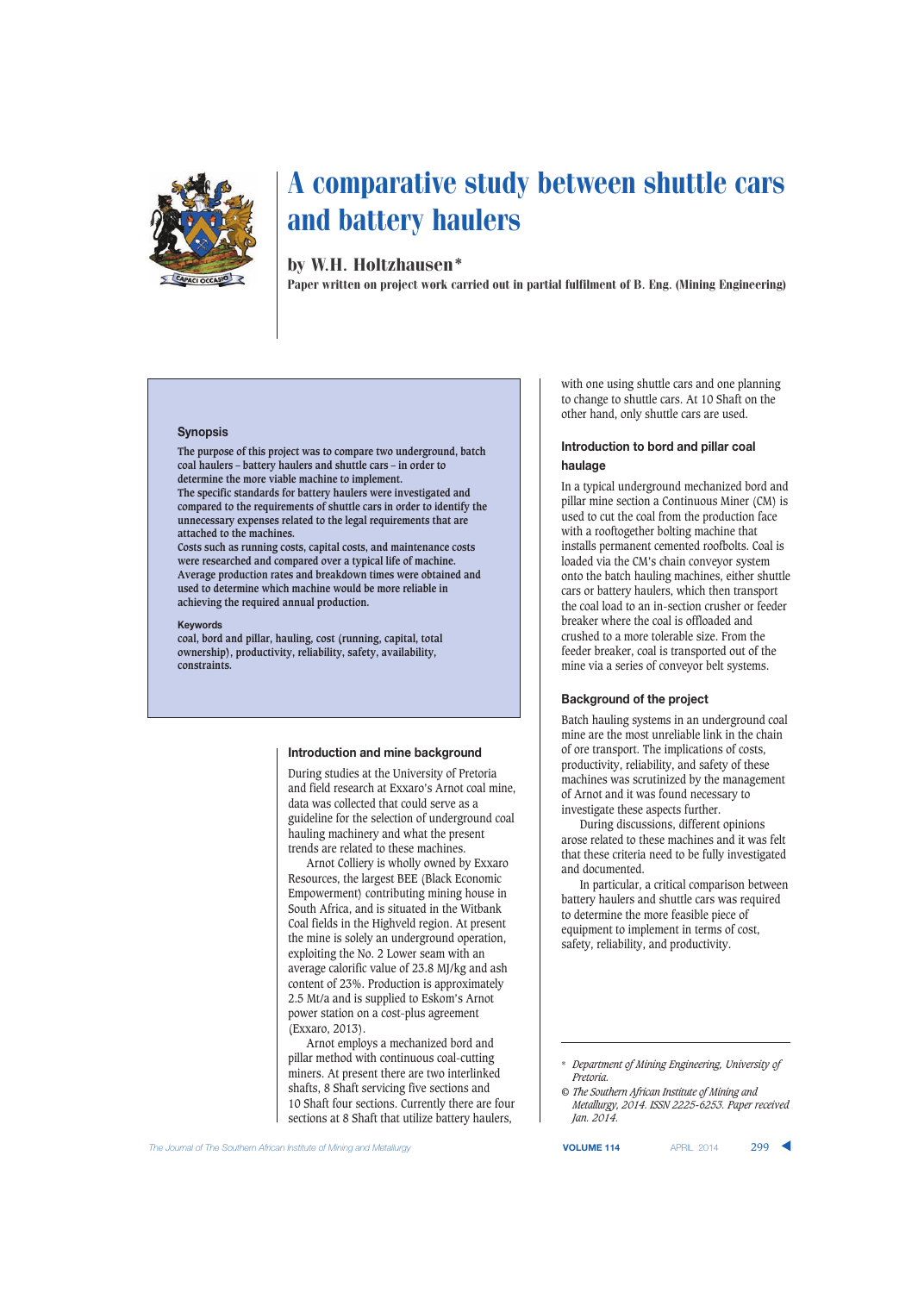### **Objectives and methodologies**

| <b>Objectives</b>                                                                                                                                                | Methodologies                                                                                                                                                                            |  |
|------------------------------------------------------------------------------------------------------------------------------------------------------------------|------------------------------------------------------------------------------------------------------------------------------------------------------------------------------------------|--|
| Determine all factors that influence<br>the advantages and disadvantages<br>of battery haulers and shuttle cars                                                  | Collect information from different<br>sources i.e. internet, management<br>and operators. Use questionnaires<br>as assistance                                                            |  |
| Determine safety and health issues<br>of both machines and evaluate them.                                                                                        | Locate and consult articles about<br>the health and safety issues<br>involved<br>with battery haulers and shuttle.                                                                       |  |
| Determine what the industry trend<br>is and what the future outlook is<br>for the use of these machines                                                          | Contact manufacturers and<br>request current and future sales<br>profiles                                                                                                                |  |
| Determine costs such as running,<br>maintenance, capital and others<br>that have a major influence on the<br>use of battery haulers and shuttle<br>cars          | Acquire information from<br>suppliers as well as mine<br>employees on the costs<br>involved with the haulers.                                                                            |  |
| Obtain production figures of all the<br>production sections for a certain<br>time period and relate them to the<br>batch haulers from that particular<br>section | Enquire production figures from<br>the surveying department<br>of both 8 Shaft and 10 Shaft                                                                                              |  |
| Determine and compare the<br>reliability and availability of<br>the machines                                                                                     | Obtain downtime studies from the<br>engineering department and<br>calculate the relevant figures<br>according to a specific standard                                                     |  |
| Evaluate and analyse the results                                                                                                                                 | Study, in detail, all the results<br>that were obtained and draw<br>conclusions on findings.<br>Calculate costs, production<br>figures, availabilities and other<br>relevant information |  |

## **Battery haulers vs. shuttle cars**

The major difference between the two systems is that battery haulers are battery powered and shuttle cars are cable powered. This difference in itself entails advantages and disadvantages.

Other factors are the coal load bearing methods, turning mechanisms, and flexibility in terms of use and transport.

Battery haulers are much more flexible as they can travel any route in order to load and offload coal, but this can entail some drawbacks such as increased travelling distance and decreased battery life. This is not the case with shuttle cars since they are confined to travelling a specific route due to the trailing cable that supplies power to the drives. This, however, forces the section to do frequent section moves, where the section equipment is moved closer to the working face.

Figure 1 depicts a typical battery hauler showing the articulation joint. This joint is very useful for cornering and manoeuverability in restricted conditions. The coal loading portion is confined to the rear of the machine and offloading is done with a hydraulic push-off system. This hydraulic mechanism is disadvantageous because it incurs spillages at the feeder breaker and therefore side plates have to be attached to the feeder.

With the shuttle, car on the other hand, offloading can be synchronized with the feeder breaker since both use similar chain conveyor systems for loading and offloading (Figure 2). This reduces spillage and maintains a more

▲ 300 APRIL 2014 **VOLUME 114** *The Journal of The Southern African Institute of Mining and Metallurgy*

constant feed rate to the feeder breaker. Unlike battery haulers, there is no articulation, but steering is via all four wheels, allowing the vehicle to corner easier.

## **Results and analysis**

## *Current trends*

In the current South African coal mining industry Joy's Stamler battery haulers are the front runners in the market and are used at most of the mines that use battery haulers. Joy is also the lead contracting company on the mine, supplying support and operations services to both the battery haulers and the shuttle cars.

According to Stewart (2013) in the past 5 years Joy sold 15 battery haulers and 126 shuttle cars. During that time Joy had a backlog of three battery haulers and almost 100 shuttle cars. This is a clear indication that the industry is moving away from the use of battery haulers and is more prone to buying shuttle cars.

The decrease in the use of battery haulers is resulting in a drop in the skills available for operation and maintenance, as well as increased cost of such skills.

A key aspect to consider is the standardization of the mine fleet in order to ensure better focus and skills for a certain machine, effectively increasing operational life and performance.

### *Health and safety aspects*

Incident studies have shown that shuttle car operators have a reduced field of vision when the machine is loaded. In some cases operators lean out of the cab in order to see clearly, and



**Figure 1—Battery hauler (Joy Global, 2013)**



**Figure 2—Shuttle car (Joy Global, 2013)**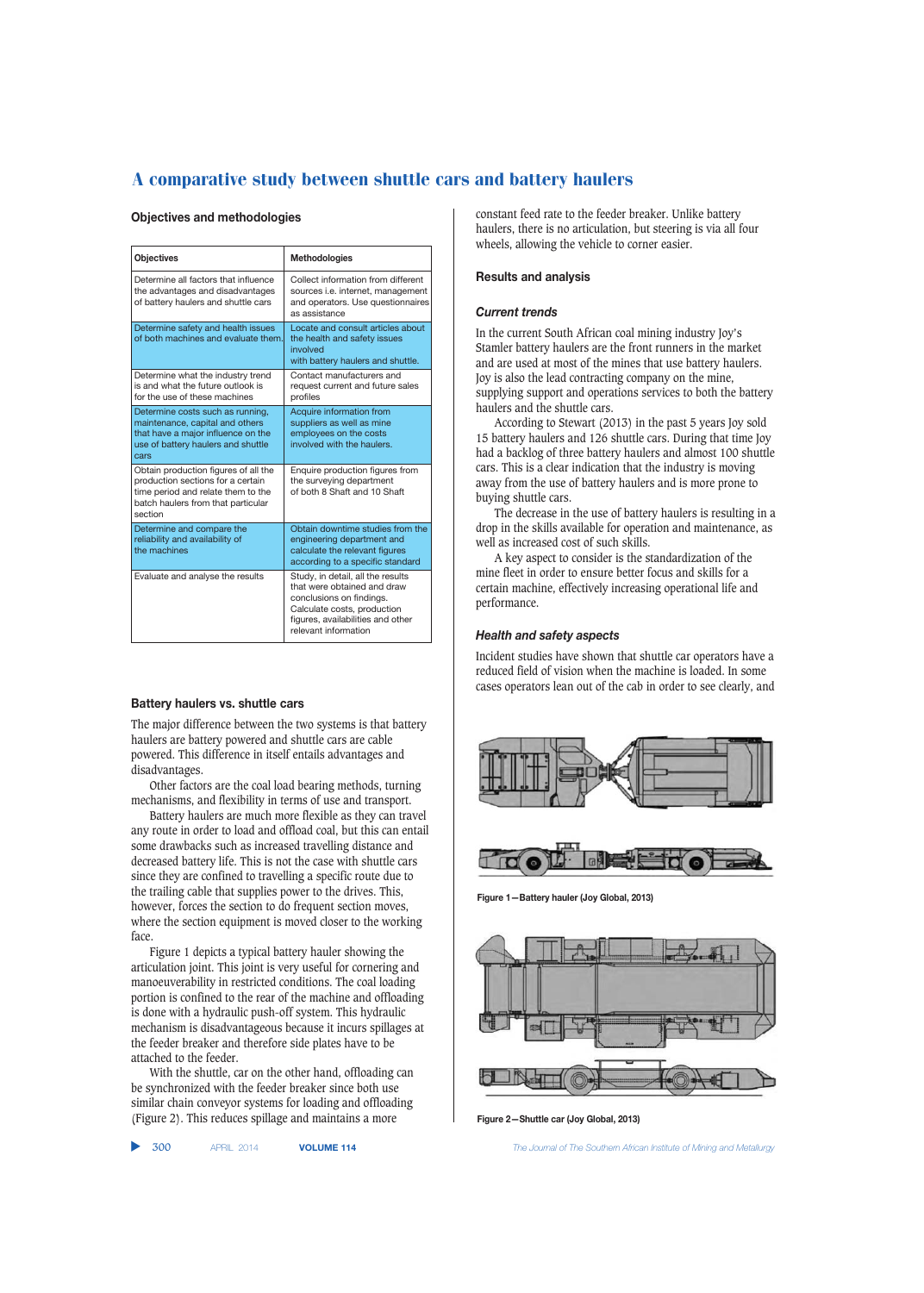this could result in injuries or fatalities. Another contributor to injuries is the cables that accompany the shuttle cars. These are tripping hazards, and when the haulers are in motion or are cornering these cables can come under tension, and when this tension is released injury, damage, or fatalities may also occur (Bezuidenhout, 2011)

The major safety and environmental concern of the battery haulers is the fact that they are powered by lead-acid type batteries that produce hydrogen gases and might incur leakage of these gases and the acid-based electrolyte. This can lead to environmental contamination and exposure of workers to chemical-related injuries. The gases might also pose an explosion risk and this is of great concern in underground coal mines. (Van der Merwe, 2013)

## *Costs*

Costs are one of the most important factors in the present–mining environment day. Several cost categories have to be considered. These include procurement, operating or life–cycle costs, and the total ownership cost (TOC).

Using the 2014 projected procurement prices that were supplied by Joy Global it was calculated that the difference in initial capital for the two machines was approximately 35%, with battery haulers being the more expensive. This excludes the additional requirement of installing battery bays as well as the ancillary ventilation and safety equipment required for the battery bay.

The cost difference between the major overhauling and replacement bodies is 15% and 6% respectively, with battery haulers again being the more expensive.

Considering that Joy requires these machines to receive a minor overhaul on a 1.0–1.2 million ton period, and a major overhaul every 1.6–1.8 million ROM tons, the life–cycle costs can be calculated using Figure 3. The average total life–cycle cost of the battery hauler per ton hauled is R 5.89 more than that of the shuttle car.

With the projected annual requirement of 190 000 tons per month per machine, the average operating costs would be R3.89 per ton and R2.98 per ton for battery haulers and shuttle cars respectively. Figure 3 shows the life-cycle costs.

The total machine life is approximately 2.4 Mt, which with the 190 000 ton per annum production target equates to approximately 12 years. Using this knowledge, a 10% interest rate, and a 2013/14 electricity cost of 65.51 cents per kilowatt-hour (Eskom, 2013) the TOC was calculated, making the assumption that these machines are operating for 18 hours a day and 26 days per month. Battery haulers have a total of 187 kW of motor power and shuttle cars 219 kW.

Over this 12-year period the battery haulers will cost approximately R3.6 million more to operate moving the same volume of coal.

## *Productivity*

The productivity of the different sections over a six-month period was considered to try to identify whether shuttle car or battery hauler sections have a higher productivity. Several other factors could also contribute to differences in productivity, such as the fact that battery haulers on average carry more tons.

After seam height corrections had been applied, it seen that battery hauler sections produce on average 26 kt/month whereas shuttle car sections produce only an average of 21 kt/month. This is a difference of 5000 t/month per mining section. Also, battery haulers deviate from their monthly targets by about -20% and shuttle cars -30%, clearly indicating that there is a possibility that battery hauler sections are more productive.

## *Reliability*

Downtime data for all the machines was tabulated over a 1 year period to obtain an average engineering availability for the two types of machines (Figure 4).

An average of 96.7% and 96.2% availability is achieved for battery haulers and shuttle cars respectively with a standard deviation of 2% for shuttle cars and 1.3% for battery haulers, indicating that both machines are very close in terms of reliability. Battery haulers had an average of 191 hours per annum downtime and shuttle cars 165 hours.

Figure 5 shows the specific downtimes for the haulers.

- ➤ Battery haulers:
	- Average mechanical downtime is 28.65% of the total
	- Electrical downtime is 54.9%
	- Hydraulic downtime totals 16.5%



**Figure 3—Life-cycle costs**



**Figure 4—Engineering availability. Blue - battery haulers, grey - shuttle cars**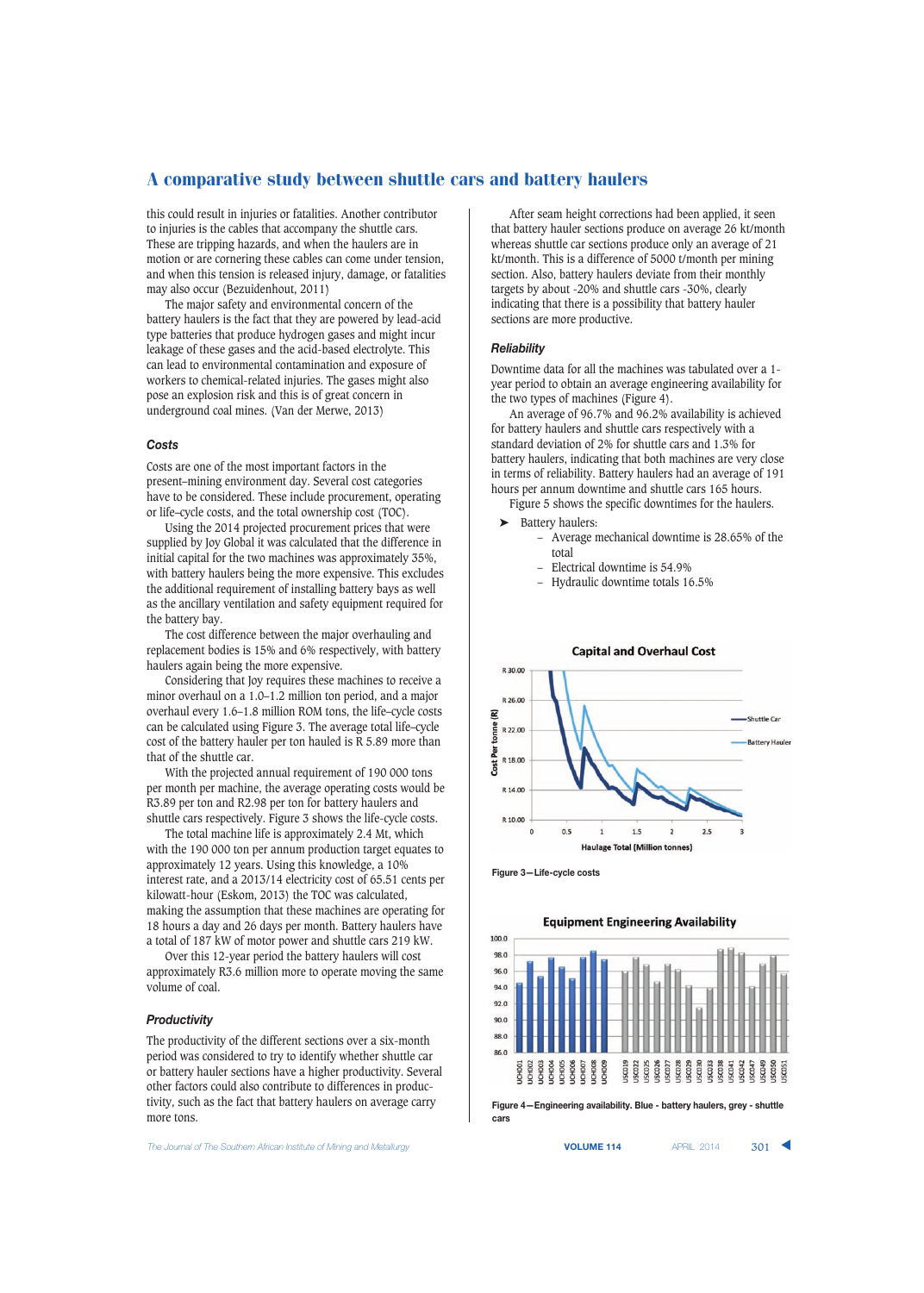

**Figure 5—Average downtimes of shuttle cars and battery haulers**

- Shuttle cars:
	- Mechanical downtime is 48.1% of the total
	- Electrical downtime is 45.3%
	- Hydraulic downtime is 6.6%.

Despite the belief that battery haulers are simpler in terms of the electrical circuitry, they experience higher relative downtimes due to electrical problems compared to shuttle cars. This may be due mainly to the Lionetics upgrades that are done on the machines to transform the DC current from the batteries into an AC output. This must be done according to SANS 1654. Also, battery haulers suffer more hydraulic breakdowns than shuttle cars and this raises concerns about the efficacy of the articulation joint.

The relative mechanical downtimes of shuttle cars are higher, and this is because some of these machines are nearly 30 years old. However, they still show very high availabilities, similar to those of the battery haulers.

Another factor that needs to be considered is that operators, artisans, and technicians have much more experience with shuttle cars than on battery haulers.

#### *Constraints*

Another factor contributing to machine selection is compatibility with other equipment such as feeder breakers and continuous miners. Through calculations and time studies it was found that the average cycle time for battery shuttle is 168 seconds and that of the shuttle cars is 190 seconds. Assuming that battery hauler payload is 18 t and the shuttle car payload 16 t with 21 cycles per hour for battery haulers and 18 cycles per hour for shuttle cars, that battery haulers have a 378 t/h capacity and shuttle cars only 288 t/h.

With a maximum of three haulers in a section the maximum capacity in a section is 1134 t/h for battery haulers and 864 t/h for shuttle cars. Comparing these figures to the capacities of the feeder breaker (770 t/h) and the CM (840 t/h) shows that there will be some waiting time at the CM for both machines, but because of the increased flexibility of the battery haulers they will thus be underutilized. This clearly shows that shuttle cars are more than capable of transporting the required tons if they are maintained properly and that battery haulers will not be used to their full capacity. (Figure 6).

#### $\blacktriangleright$  302

# **Conclusions**

Table I is a representation, according to level of significance, of which machine has superior performance in terms of the various criteria.

- In terms of safety and environmental concerns the shuttle car is a much better option
- ➤ Shuttle cars incur fewer costs in both running and procuring
- ➤ Battery haulers offer better productivity
- ➤ Both machines are very reliable
- ➤ Shuttle cars are more adaptable and compatible with the other equipment in the transport chain
- ➤ Battery haulers are prone to be much more flexible
- ➤ The coal mining industry seems to shy away from the use of battery haulers.

## **Recommendations**

According to the results obtained from this study, it is recommended that the mine moves to the use of shuttle cars in order to reduce annual running costs, and also to reduce the funding required for battery bays, battery bay personnel, and refurbishing of batteries. In doing this the mine will also standardize the fleet and simplify ordering of spares and equipment.

However, use of battery haulers should not necessarily be completely eliminated. In some cases, such as poor in-section and low seam conditions, battery hauler are the preferred choice because of the better flexibility and manoeverability. Thus further study into the effects that bad section and seam conditions have on the haulers is required.



**Figure 6—Evaluation of capacities**

| Table I<br><b>Conclusive comparison</b> |                |                               |    |                |         |  |
|-----------------------------------------|----------------|-------------------------------|----|----------------|---------|--|
| Criteria                                |                | Weighting Shuttle car Product |    | Battery hauler | Product |  |
| Safety                                  | 10             | 8                             | 80 | 6              | 60      |  |
| Cost                                    | 9              | 8                             | 72 | 6              | 54      |  |
| Productivity                            | 8              | 7                             | 56 | 8              | 64      |  |
| Reliabilty                              | 7              | 9                             | 63 | 9              | 63      |  |
| Constraints                             | $\overline{4}$ | 9                             | 36 | 7              | 28      |  |
| Flexibility                             | 3              | 5                             | 15 | 9              | 27      |  |
| Trend                                   | $\overline{2}$ | 9                             | 18 | 3              | 6       |  |
| Total                                   |                | 340                           |    | 302            |         |  |

302 APRIL 2014 **VOLUME 114** *The Journal of The Southern African Institute of Mining and Metallurgy*